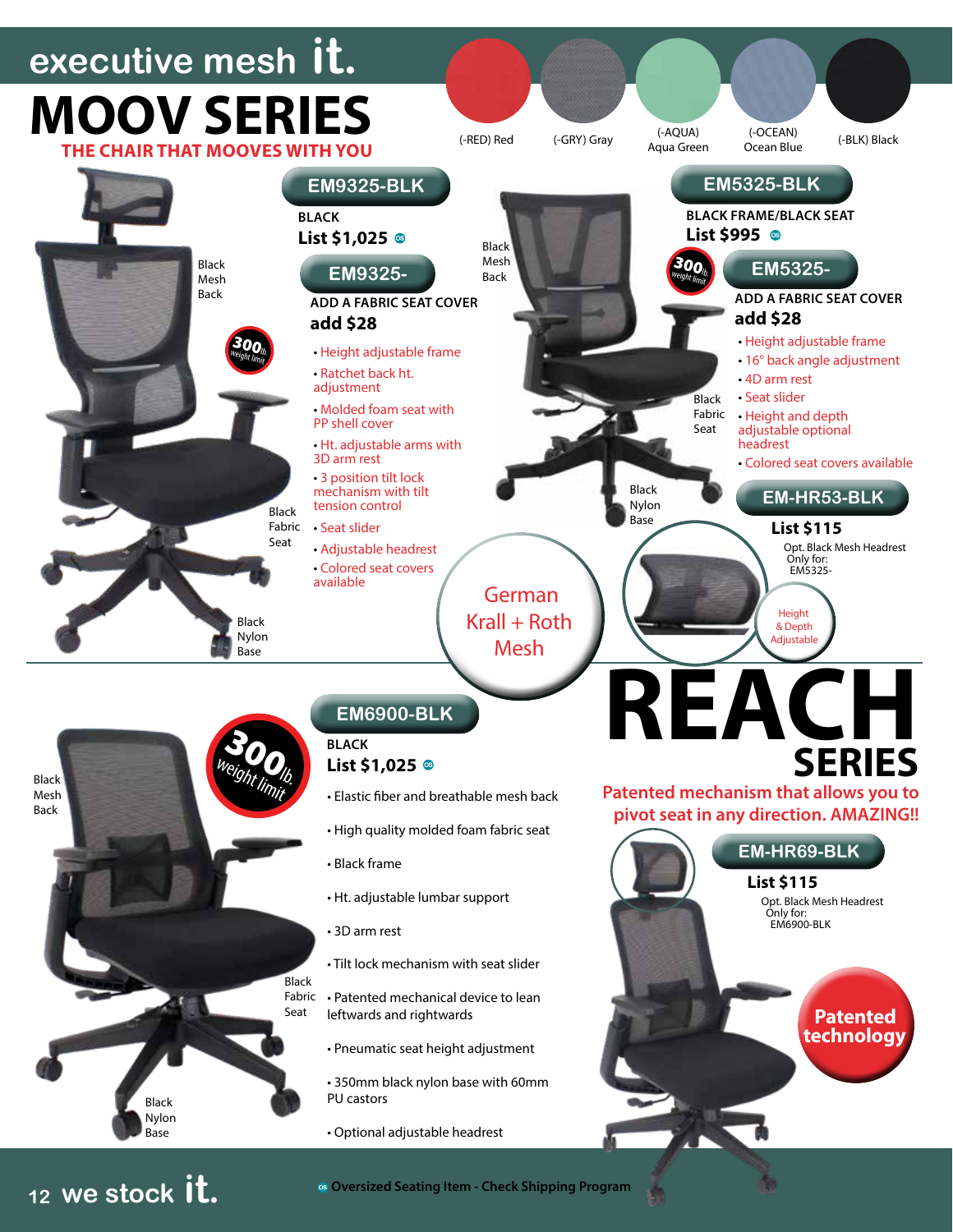

**we stock it. <sup>13</sup> Oversized Seating Item - Check Shipping Program**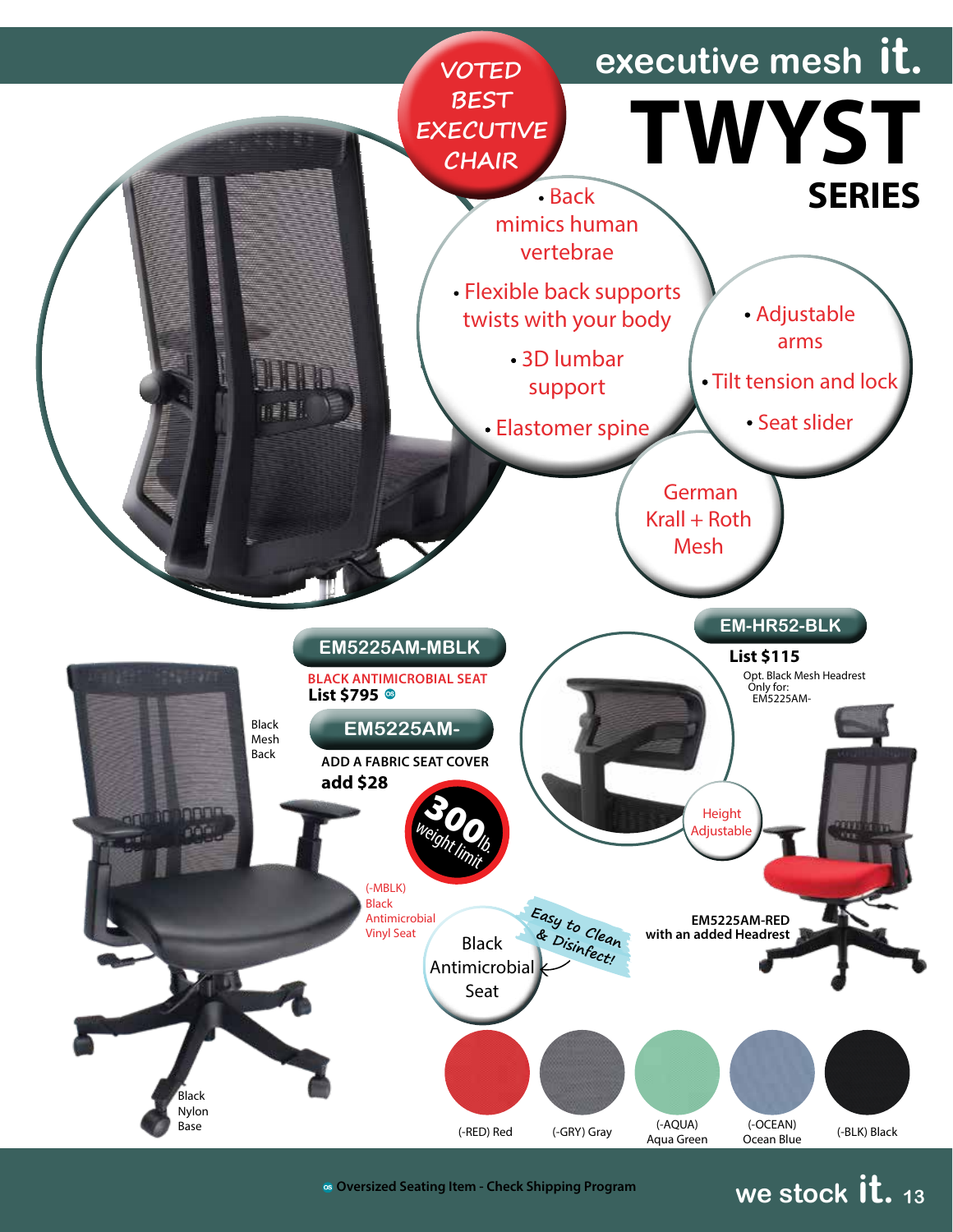

**Oversized Seating Item - Check Shipping Program**